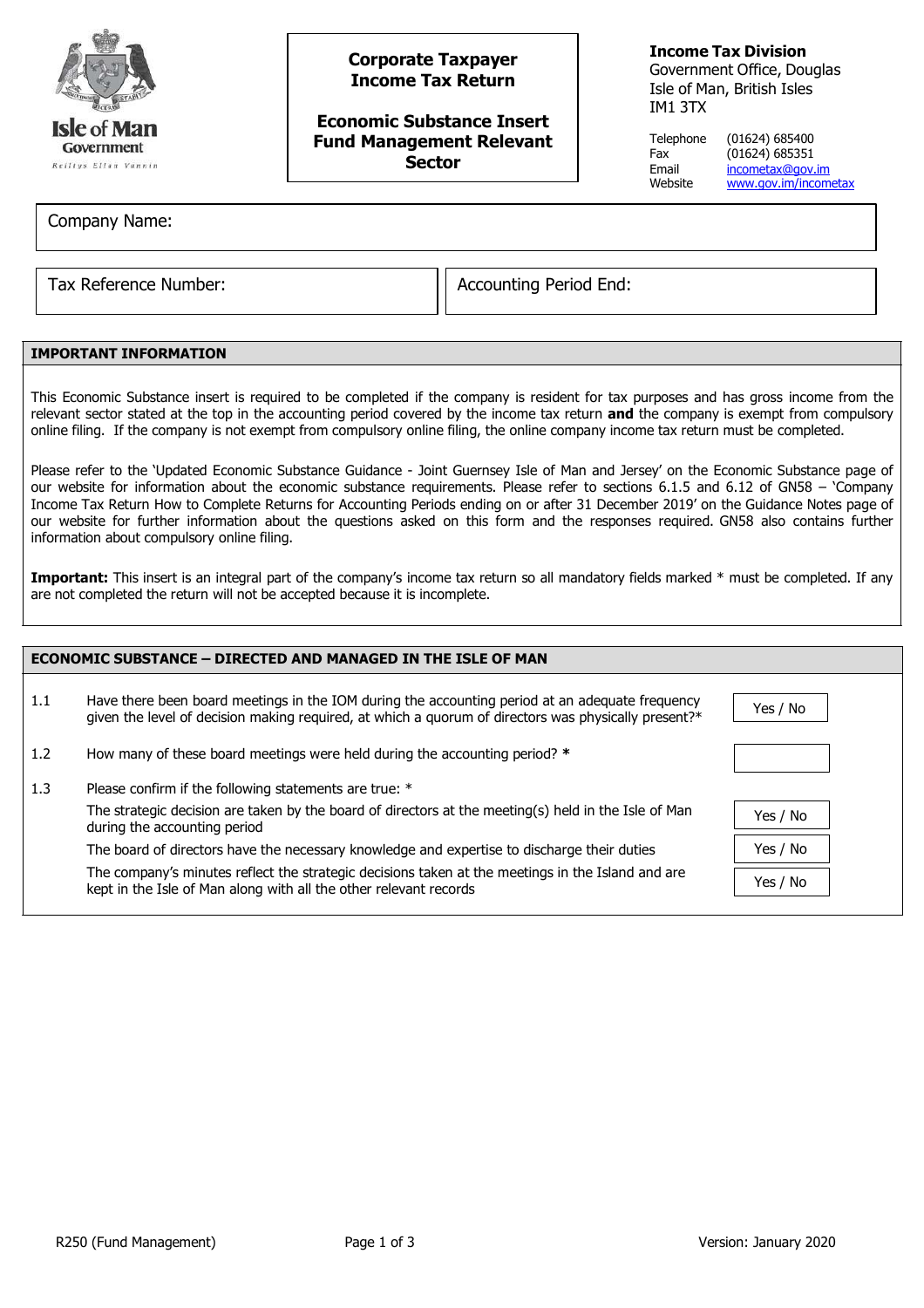|       | <b>ECONOMIC SUBSTANCE - FUND MANAGEMENT</b>                                                                                                                               |
|-------|---------------------------------------------------------------------------------------------------------------------------------------------------------------------------|
| 2.1   | Please state the company's gross income from activity in the fund management relevant sector during the accounting period<br>£                                            |
| 2.2   | Please confirm which, if any, of the following Core Income Generating Activities (CIGA) were conducted in the Isle of Man during<br>the accounting period                 |
|       | Taking decisions on the holding and selling of investments                                                                                                                |
|       | Calculating risks and reserves                                                                                                                                            |
|       | Taking decisions on currency or interest fluctuations and hedging positions                                                                                               |
|       | Preparing relevant regulatory or other reports for government authorities and investors                                                                                   |
|       | Other                                                                                                                                                                     |
|       | Description of 'Other' CIGA:                                                                                                                                              |
|       |                                                                                                                                                                           |
| 2.3   | Were any of the above CIGA outsourced to a service provider in the Isle of Man during the accounting<br>Yes / No<br>period? *                                             |
| 2.3.1 | Name(s) of Service Provider                                                                                                                                               |
| 2.3.2 | Details of CIGA outsourced                                                                                                                                                |
|       | (Continue on a separate sheet if necessary)                                                                                                                               |
| 2.3.3 | £<br>Expenditure incurred on outsourcing of CIGA (including decimals if applicable)                                                                                       |
| 2.4   | Were any CIGA conducted outside of the Isle of Man during the accounting period?*<br>Yes / No<br>(If yes, please attach details of the CIGA conducted outside the Island) |
|       |                                                                                                                                                                           |

| <b>ECONOMIC SUBSTANCE - PHYSICAL PRESENCE, EMPLOYEES &amp; EXPENDITURE</b> |                                                                                                                                                                                                                                  |  |  |  |
|----------------------------------------------------------------------------|----------------------------------------------------------------------------------------------------------------------------------------------------------------------------------------------------------------------------------|--|--|--|
| 3.1                                                                        | Please confirm below the address, if any, of any premises/offices in the Isle of Man:                                                                                                                                            |  |  |  |
|                                                                            | (If no premises, leave blank)                                                                                                                                                                                                    |  |  |  |
| 3.2                                                                        | Please confirm the number of full time equivalent (FTE) employees, if any, who have worked for the company in the Isle of Man<br>during the accounting period $*$<br>FTE Employees - Outsourced<br>FTE Employees – Company's Own |  |  |  |
|                                                                            | (FTE Number can be to 2 decimal places)                                                                                                                                                                                          |  |  |  |
| 3.3                                                                        | Please confirm the tax reference number where any ITIP/NI payments have been made to the Income<br>Tax Division (If not known, leave blank)                                                                                      |  |  |  |
| 3.4                                                                        | Please confirm the amount of operating expenditure incurred during the accounting period *<br>(Enter the amount to the nearest whole number)                                                                                     |  |  |  |